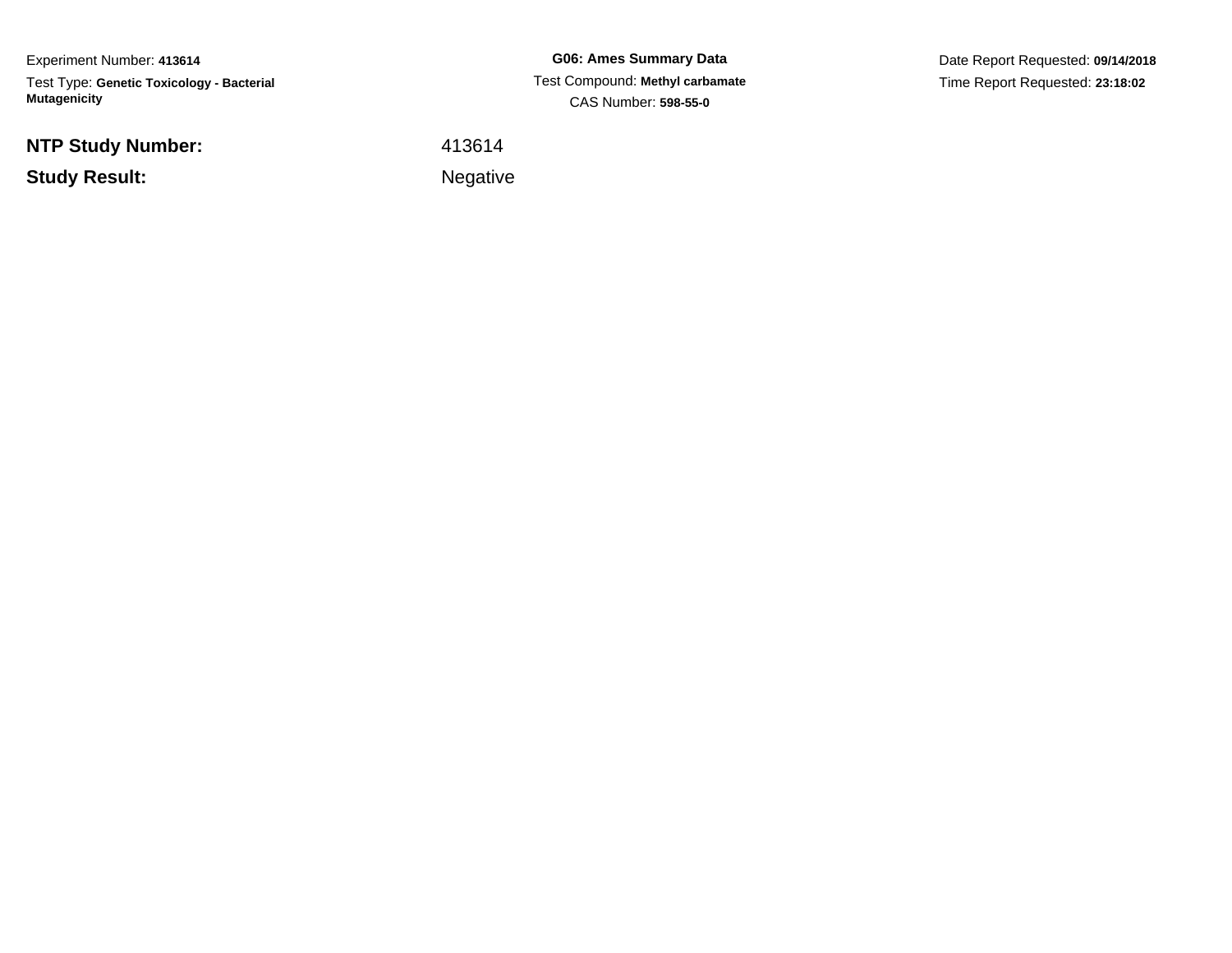**Strain: TA100Dose (ug/Plate) Without S9 Without S9 With 10% Rat S9 With 30% Rat S9 With 10% Hamster S9** Vehicle Control<sup>1</sup>  $107 \pm 5.0$ 0 110 ± 10.3 124 ± 12.4 12.4 120 ± 5.7 109 ± 4.2 100.0 95 ± 10.8 75 ± 29.6 113 ± 15.9 120 ± 8.7 110 ± 16.1 333.00 101 ± 4.2 33 ± 25.1 104 ± 3.2 99 ± 17.0 107 ± 9.3 1000.00 105 ± 5.9 103 ± 15.5 130 ± 3.0 107 ± 3.1 124 ± 0.7 3333.0 95 ± 1.5 98 ± 14.0 125 ± 10.2 103 ± 7.1 110 ± 4.7 10000.00 101 ±  $3.5$  102 ±  $8.0$  123 ±  $3.8$  79 ± 10.0 102 ± 1.3 Trial Summary Negativee **Negative Regative** Negative Negative Negative Regative Negative Experiment Number: **413614**Test Type: **Genetic Toxicology - BacterialMutagenicityG06: Ames Summary Data** Test Compound: **Methyl carbamate**CAS Number: **598-55-0**Date Report Requested: **09/14/2018**Time Report Requested: **23:18:02**

 $819 \pm 28.0$ 

 $714 \pm 68.4$  1863  $\pm 16.2$ 

Positive Control<sup>2</sup> Positive Control<sup>3</sup>

 $238 \pm 18.6$ 

 $291 \pm 8.8$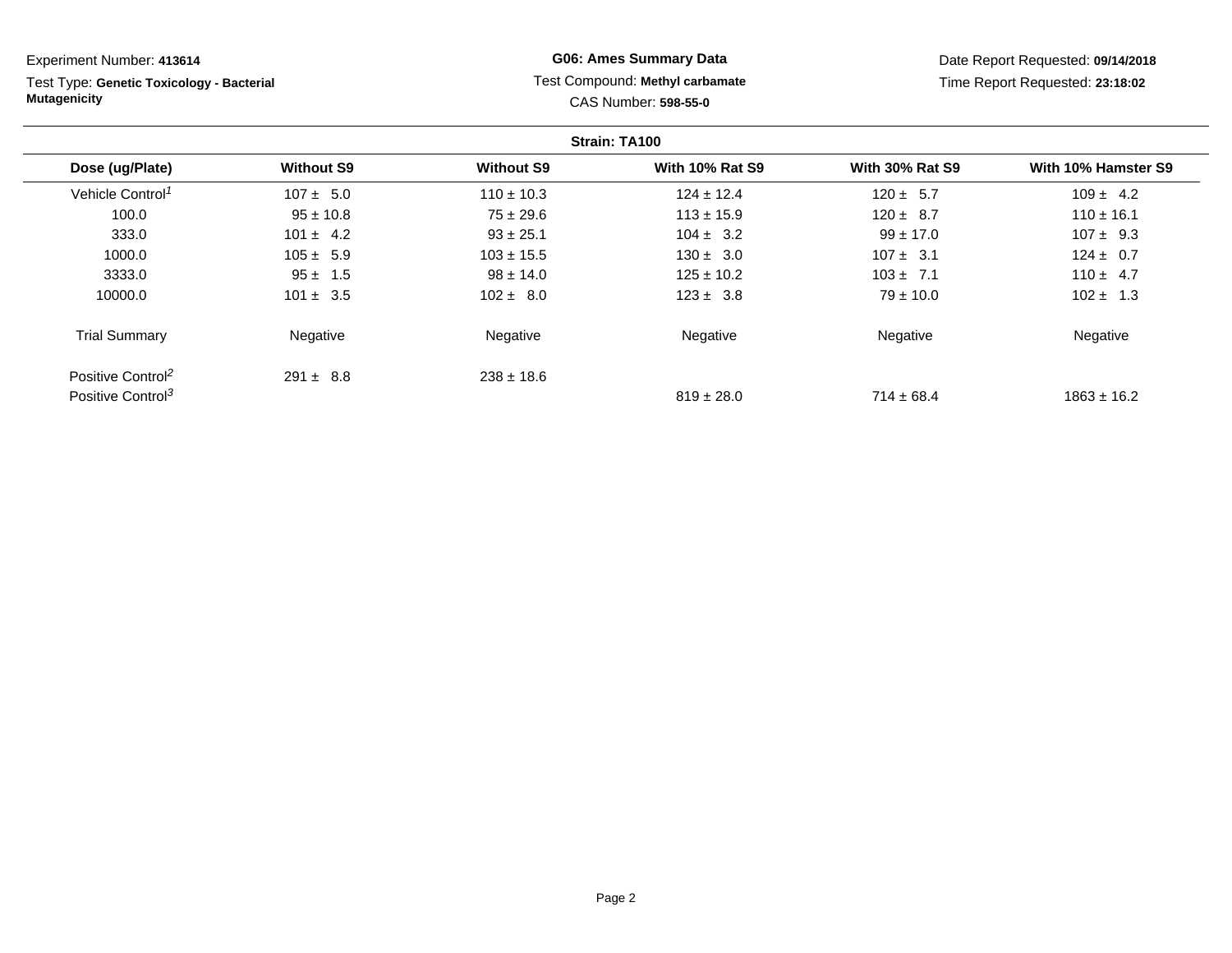Test Type: **Genetic Toxicology - Bacterial Mutagenicity**

**G06: Ames Summary Data** Test Compound: **Methyl carbamate**CAS Number: **598-55-0**

Date Report Requested: **09/14/2018**Time Report Requested: **23:18:02**

| With 30% Hamster S9 |
|---------------------|
|                     |
| $147 \pm 24.6$      |
| $114 \pm 24.8$      |
| $106 \pm 3.2$       |
| $102 \pm 20.9$      |
| $126 \pm 1.0$       |
| $124 \pm 6.7$       |
| Negative            |
|                     |
|                     |
| $481 \pm 5.9$       |
|                     |
|                     |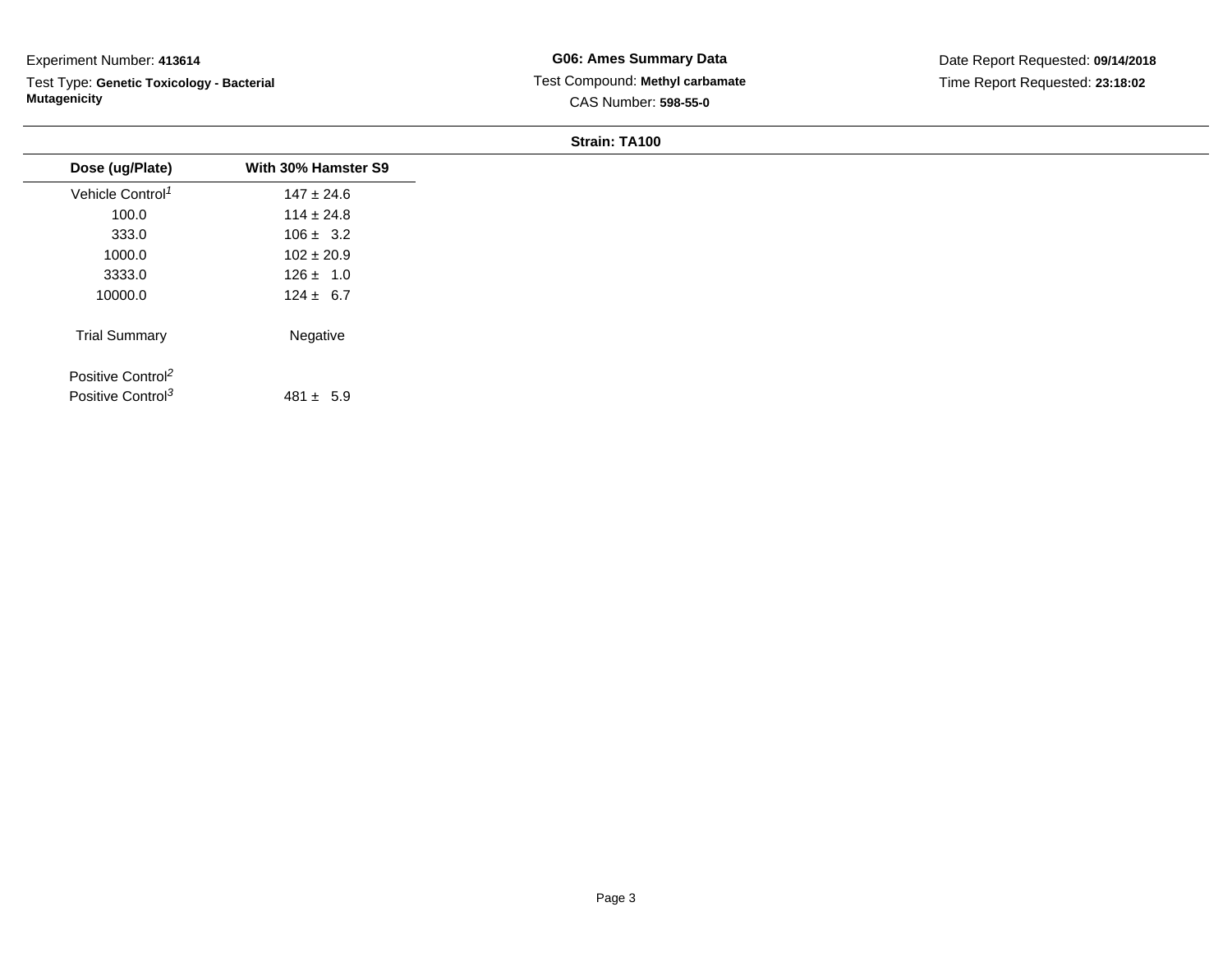Test Type: **Genetic Toxicology - Bacterial Mutagenicity**

# **G06: Ames Summary Data** Test Compound: **Methyl carbamate**CAS Number: **598-55-0**

Date Report Requested: **09/14/2018**Time Report Requested: **23:18:02**

|                               |                   |                   | Strain: TA1535         |                        |                     |
|-------------------------------|-------------------|-------------------|------------------------|------------------------|---------------------|
| Dose (ug/Plate)               | <b>Without S9</b> | <b>Without S9</b> | <b>With 10% Rat S9</b> | <b>With 30% Rat S9</b> | With 10% Hamster S9 |
| Vehicle Control <sup>1</sup>  | $16 \pm 3.3$      | $19 \pm 5.5$      | $6 \pm 0.3$            | $7 \pm 0.6$            | 6 ± 1.5             |
| 100.0                         | $14 \pm 1.5$      | $25 \pm 3.3$      | $8 \pm 0.3$            | $10 \pm 2.3$           | $6 \pm 1.2$         |
| 333.0                         | $12 \pm 2.4$      | $16 \pm 2.3$      | $9 \pm 1.8$            | $13 \pm 0.6$           | $6 \pm 1.2$         |
| 1000.0                        | $11 \pm 1.5$      | $22 \pm 0.6$      | $9 \pm 0.3$            | $9 \pm 1.2$            | $8 \pm 2.7$         |
| 3333.0                        | $14 \pm 1.2$      | $23 \pm 3.1$      | $6 \pm 1.5$            | $8 \pm 0.9$            | $5 \pm 0.9$         |
| 10000.0                       | $15 \pm 0.7$      | $20 \pm 1.2$      | $5 \pm 1.2$            | $7 \pm 2.6$            | $6 \pm 1.2$         |
| <b>Trial Summary</b>          | Negative          | Negative          | Negative               | Negative               | Negative            |
| Positive Control <sup>2</sup> | $246 \pm 8.8$     | $265 \pm 19.3$    |                        |                        |                     |
| Positive Control <sup>4</sup> |                   |                   | $221 \pm 17.0$         | $285 \pm 27.5$         | $415 \pm 9.5$       |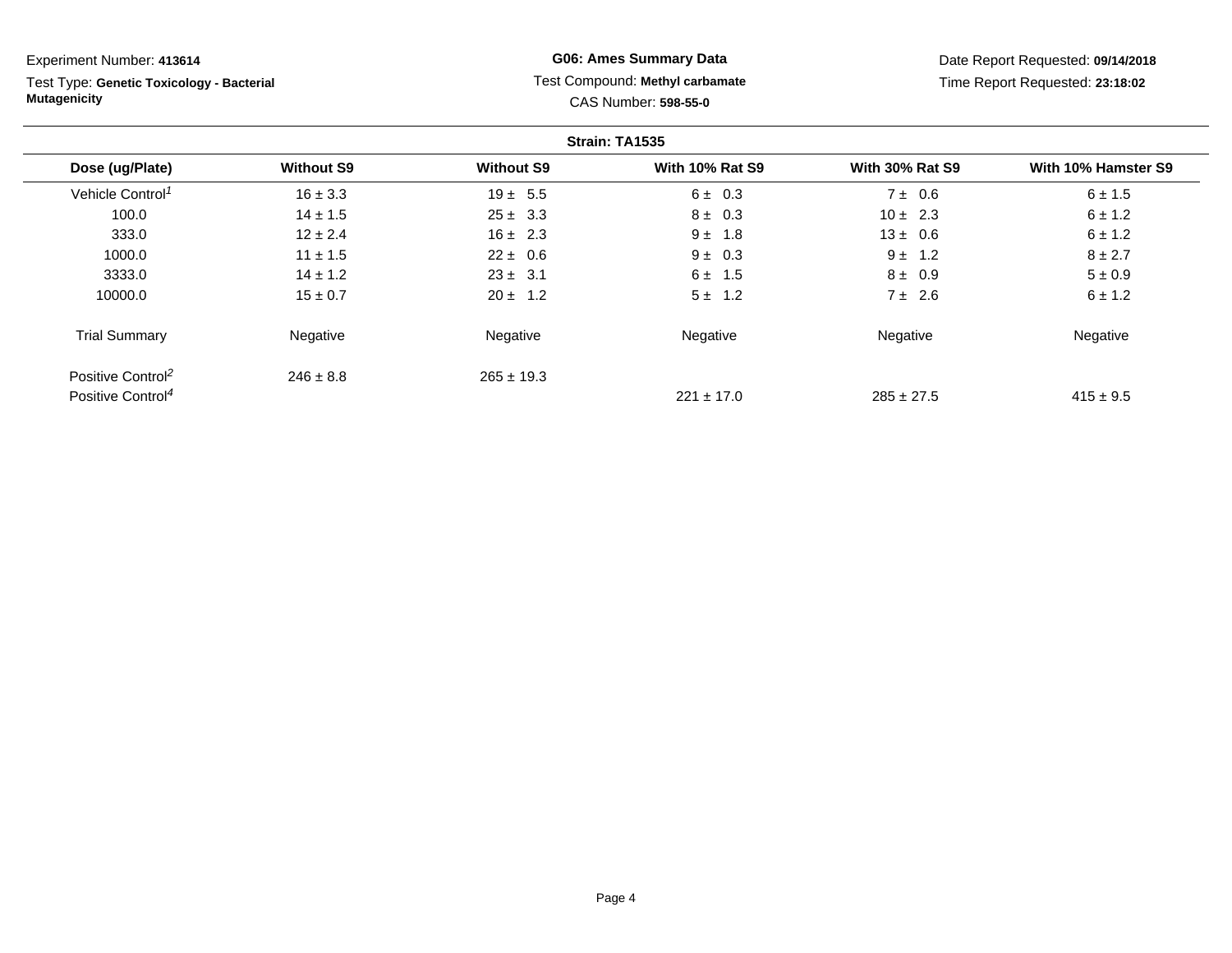Test Type: **Genetic Toxicology - Bacterial Mutagenicity**

| Dose (ug/Plate)               | With 30% Hamster S9 |
|-------------------------------|---------------------|
| Vehicle Control <sup>1</sup>  | $14 \pm 1.0$        |
| 100.0                         | $9 \pm 0.7$         |
| 333.0                         | $9 \pm 1.9$         |
| 1000.0                        | $12 \pm 2.3$        |
| 3333.0                        | $10 \pm 1.7$        |
| 10000.0                       | $9 \pm 1.5$         |
| <b>Trial Summary</b>          | Negative            |
| Positive Control <sup>2</sup> |                     |
| Positive Control <sup>4</sup> | $256 \pm 29.3$      |
|                               |                     |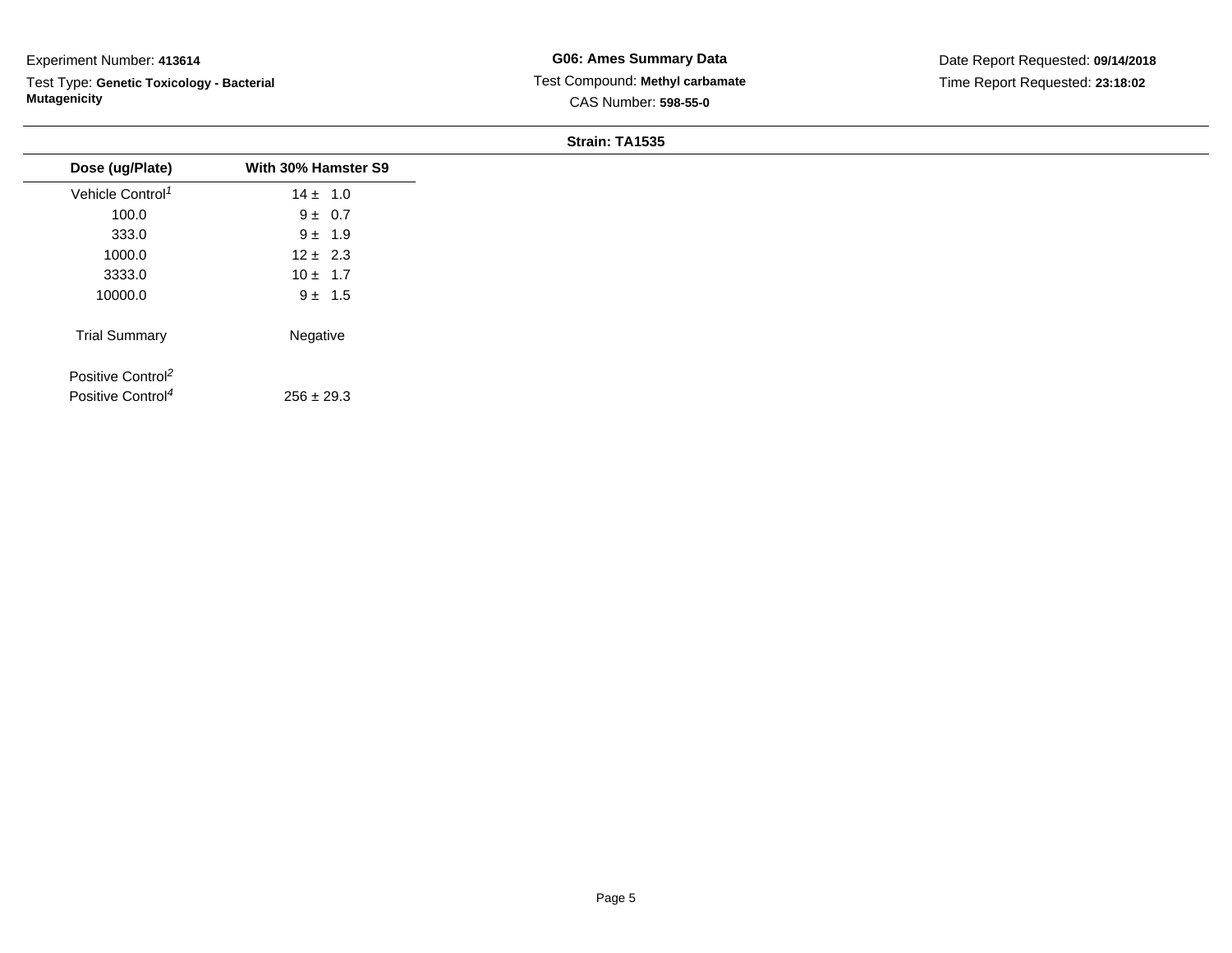**Strain: TA97Dose (ug/Plate) Without S9 Without S9 With 10% Rat S9 With 30% Rat S9 With 10% Hamster S9** Vehicle Control<sup>1</sup>  $120 \pm 8.5$  $5$  189 ± 5.5 161 ± 16.2 188 ± 13.8 174 ± 8.1 100.00 125 ± 1.5 179 ± 22.2 198 ± 16.2 213 ± 9.3 159 ± 3.5 333.00 133 ±  $9.7$  182 ± 14.7 213 ±  $9.3$  214 ± 15.9 164 ± 20.0 1000.00 126 ± 8.7 196 ± 19.0 197 ± 12.7 214 ± 6.7 147 ± 9.3 3333.00 129 ± 10.1 188 ± 8.4 202 ± 6.1 214 ± 18.2 157 ± 7.4 10000.00 130 ± 10.1 179 ± 20.5 197 ± 4.7 200 ± 19.6 143 ± 10.7 Experiment Number: **413614**Test Type: **Genetic Toxicology - BacterialMutagenicityG06: Ames Summary Data** Test Compound: **Methyl carbamate**CAS Number: **598-55-0**Date Report Requested: **09/14/2018**Time Report Requested: **23:18:02**

 $879 \pm 21.2$ 

e **Negative Regative** Negative Negative Negative Regative Negative

 $1528 \pm 105.9$  1885  $\pm 76.9$ 

 $1452 \pm 80.7$ 

Trial Summary

Positive Control<sup>4</sup>

Positive Control<sup>5</sup>

Negative

 $1156 \pm 22.0$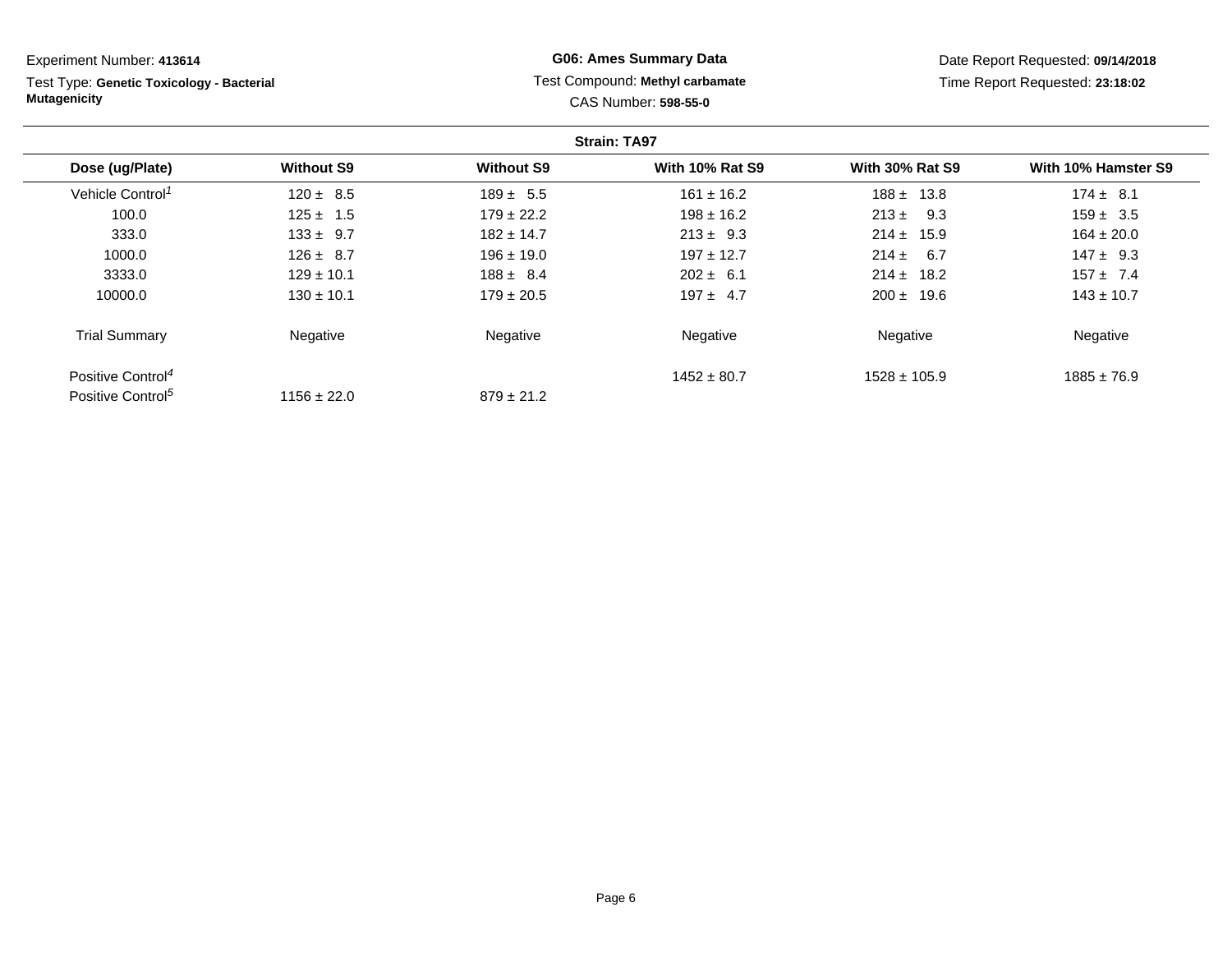Test Type: **Genetic Toxicology - Bacterial Mutagenicity**

**G06: Ames Summary Data** Test Compound: **Methyl carbamate**CAS Number: **598-55-0**

Date Report Requested: **09/14/2018**Time Report Requested: **23:18:02**

| Dose (ug/Plate)                                                | With 30% Hamster S9 |
|----------------------------------------------------------------|---------------------|
| Vehicle Control <sup>1</sup>                                   | $233 \pm 12.5$      |
| 100.0                                                          | $187 \pm 22.2$      |
| 333.0                                                          | $216 \pm 14.5$      |
| 1000.0                                                         | $216 \pm 12.2$      |
| 3333.0                                                         | $200 \pm 14.6$      |
| 10000.0                                                        | $202 \pm 9.3$       |
| <b>Trial Summary</b>                                           | Negative            |
| Positive Control <sup>4</sup><br>Positive Control <sup>5</sup> | $1135 \pm 20.6$     |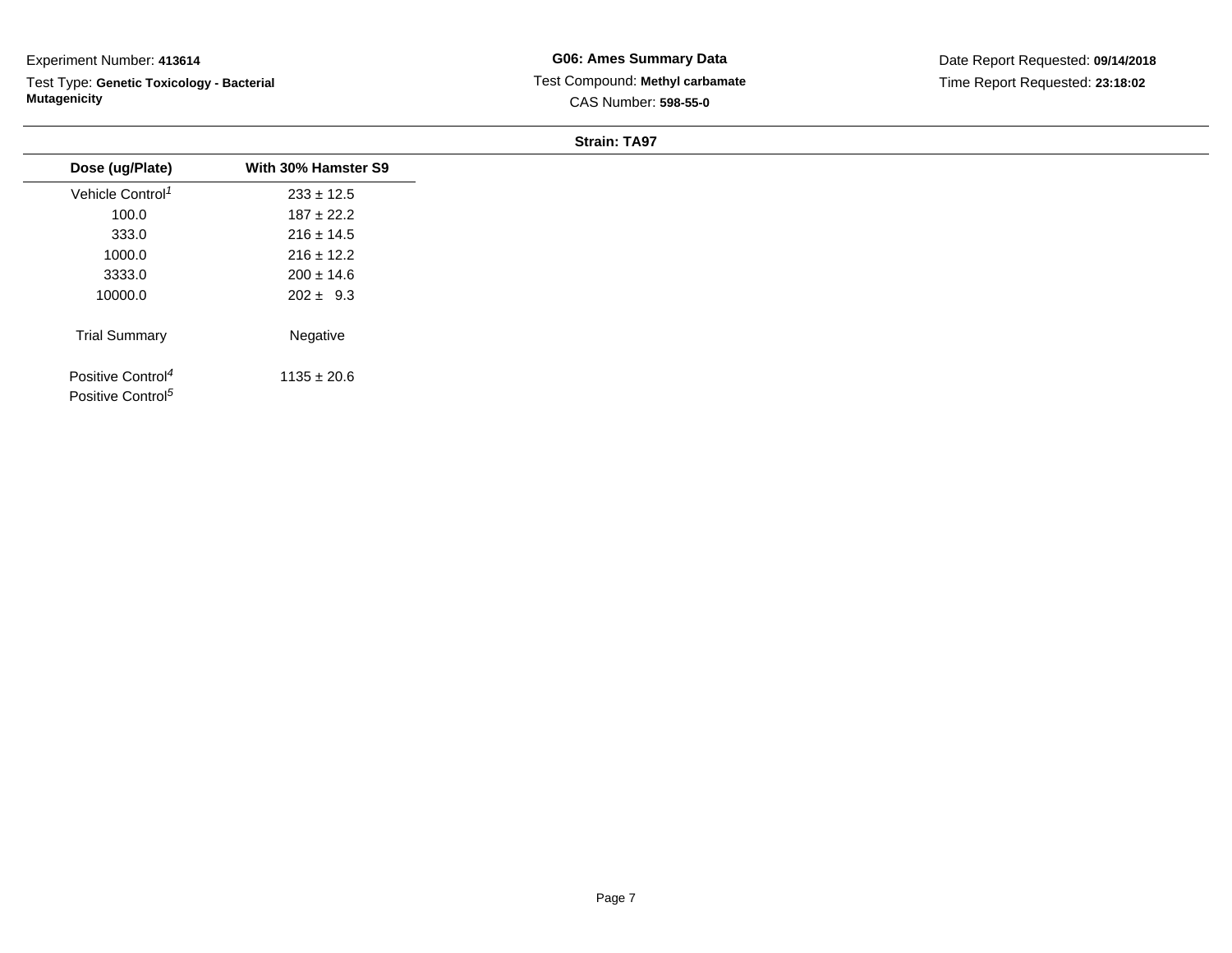Test Type: **Genetic Toxicology - Bacterial Mutagenicity**

# **G06: Ames Summary Data** Test Compound: **Methyl carbamate**CAS Number: **598-55-0**

Date Report Requested: **09/14/2018**Time Report Requested: **23:18:02**

|                               |                   |                   | <b>Strain: TA98</b>    |                        |                     |
|-------------------------------|-------------------|-------------------|------------------------|------------------------|---------------------|
| Dose (ug/Plate)               | <b>Without S9</b> | <b>Without S9</b> | <b>With 10% Rat S9</b> | <b>With 30% Rat S9</b> | With 10% Hamster S9 |
| Vehicle Control <sup>1</sup>  | $15 \pm 1.5$      | $16 \pm 1.5$      | $24 \pm 0.9$           | $31 \pm 2.4$           | $29 \pm 1.9$        |
| 100.0                         | $9 \pm 2.9$       | $16 \pm 4.7$      | $21 \pm 2.7$           | $23 \pm 1.7$           | $21 \pm 1.5$        |
| 333.0                         | $14 \pm 3.5$      | $15 \pm 1.5$      | $21 \pm 1.7$           | $22 \pm 4.2$           | $24 \pm 4.3$        |
| 1000.0                        | $14 \pm 0.9$      | $18 \pm 1.9$      | $29 \pm 0.9$           | $17 \pm 4.6$           | $29 \pm 4.4$        |
| 3333.0                        | $14 \pm 1.5$      | $17 \pm 2.5$      | $20 \pm 2.7$           | $17 \pm 1.5$           | $27 \pm 1.2$        |
| 10000.0                       | $18 \pm 2.5$      | $16 \pm 3.5$      | $21 \pm 3.1$           | $20 \pm 0.3$           | $22 \pm 5.6$        |
| <b>Trial Summary</b>          | Negative          | Negative          | Negative               | Negative               | Negative            |
| Positive Control <sup>3</sup> |                   |                   | $328 \pm 26.0$         | $124 \pm 35.7$         | $1105 \pm 7.8$      |
| Positive Control <sup>6</sup> | $396 \pm 24.4$    | $458 \pm 41.2$    |                        |                        |                     |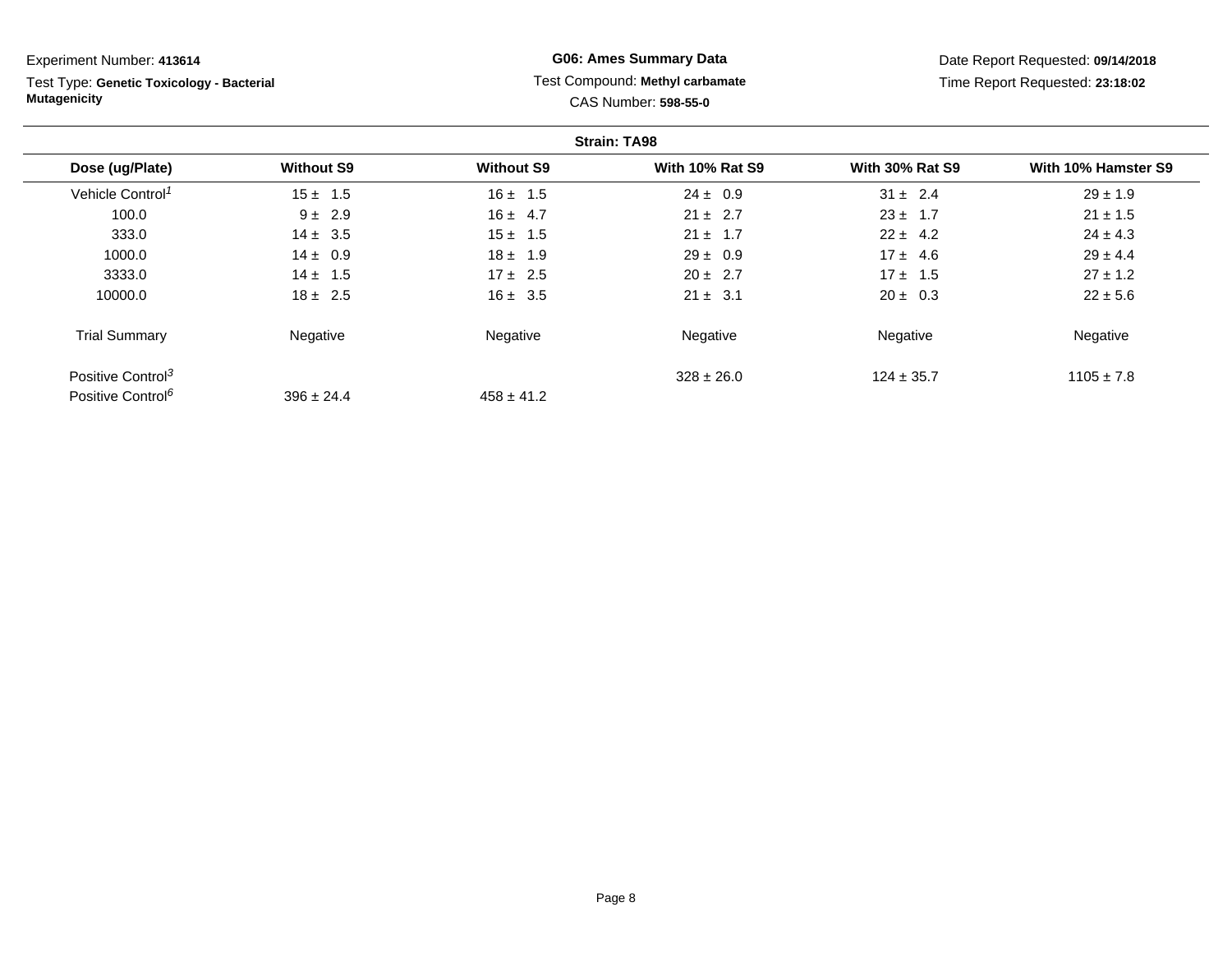Test Type: **Genetic Toxicology - Bacterial Mutagenicity**

**G06: Ames Summary Data** Test Compound: **Methyl carbamate**CAS Number: **598-55-0**

Date Report Requested: **09/14/2018**Time Report Requested: **23:18:02**

| Dose (ug/Plate)               | With 30% Hamster S9 |
|-------------------------------|---------------------|
| Vehicle Control <sup>1</sup>  | $33 \pm 5.5$        |
| 100.0                         | $20 \pm 1.2$        |
| 333.0                         | $19 \pm 1.3$        |
| 1000.0                        | $22 \pm 1.2$        |
| 3333.0                        | $18 \pm 0.9$        |
| 10000.0                       | $18 \pm 3.3$        |
| <b>Trial Summary</b>          | Negative            |
| Positive Control <sup>3</sup> | $384 \pm 54.4$      |
| Positive Control <sup>6</sup> |                     |